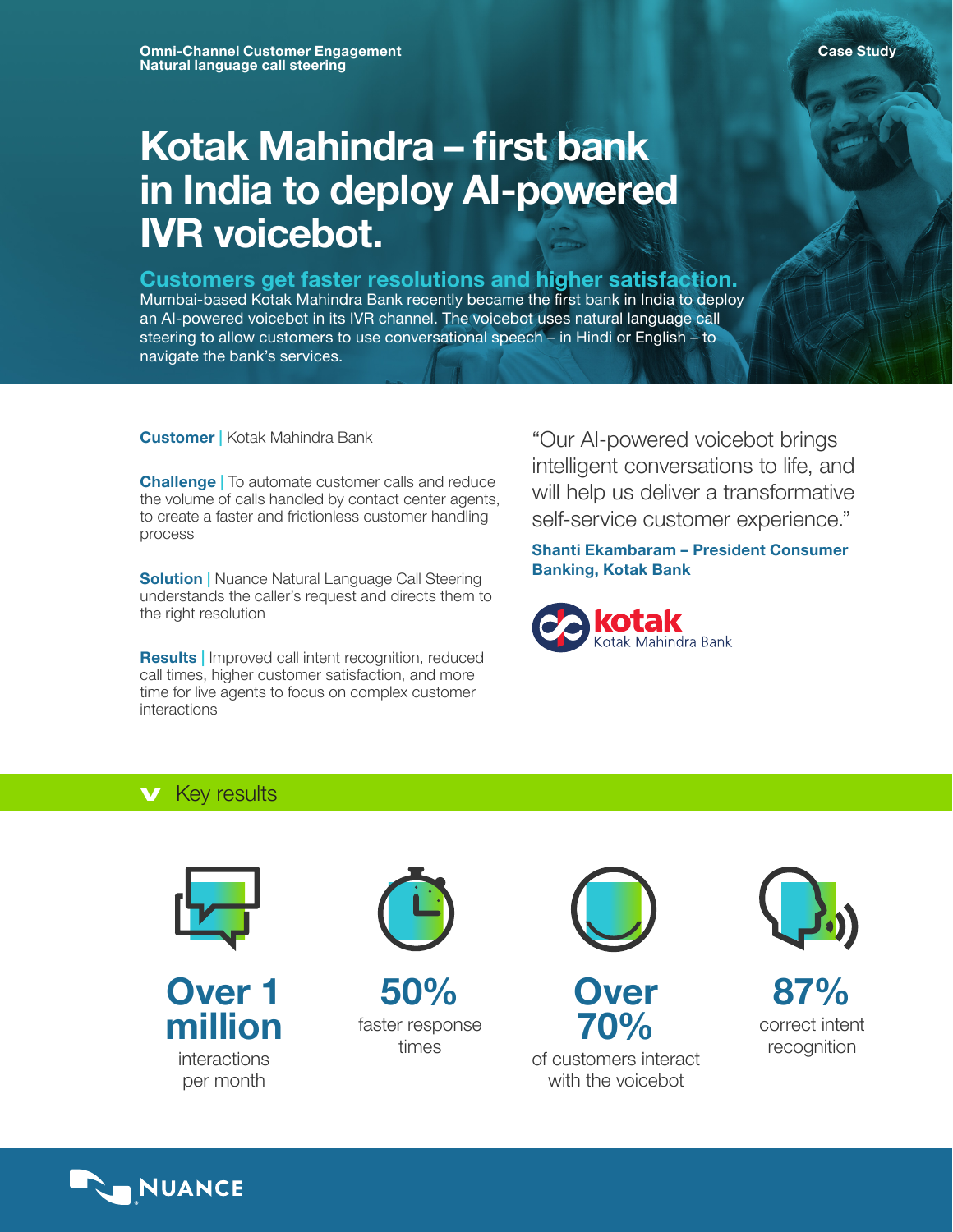## **Challenge**

Striking up a conversation in India. Over the past decade, Kotak Mahindra Bank has made its name as a pioneer in digital banking—and it's no stranger to bringing new technologies to the Indian market. It was the first bank in India to enroll people digitally, and as of 2018, it's started moving forward on its new digital charter. As part of this initiative, it's working towards an AI-enriched app, biometric-enabled branches, context-enhanced customer experiences and dataempowered design of products and services.

The bank knew that if it wanted a digital-first banking experience, its phone banking would have to keep up. Unlike many other banks, Kotak manages its own contact centers but as it grew, it was struggling to handle the rising call volumes and needed a way to support its phone agents more effectively.

Kotak Bank wanted voice-enabled experiences for its customers, easier navigation of its channels and more time for live agents to focus on complex cases. But with no other banks in India adopting any kind of virtual assistant for voice, the bank's team knew it was a necessary challenge to overcome to stay ahead in the market.

# **Solution**

Meet Kotak's newest employee. As the first project of its kind in India, the Kotak Bank team needed a flexible solution and a partner with the readiness to address any challenges along the way. When compared with other vendors, only Nuance had the necessary proven experience and only Nuance's Natural Language Understanding could help the bank reach their goal.

Kotak Bank launched the first phase of the project in March 2018 and worked with Nuance from early operational development through to creating a persona for the voice. By the time phase two was launched in November 2018, 'Keya'—a smart, fast and conversational virtual assistant—was already becoming a vital part of the Kotak Bank contact center team.

The virtual assistant is available to answer queries 24 hours a day, so customers can call the bank and get





their case resolved long after the live agents have gone home. Customers can ask the virtual assistant almost anything to do with their accounts, such as how to dispute a debit card transaction or how to link new cards to an account. And they can even request specific actions including blocking their cards or paying bills.

"Using voice is highly preferred in India, so we wanted to create an experience customers would be familiar with," explains Puneet Kapoor, Senior Executive Vice President at Kotak Bank. "Keya understands natural conversation, processes the intent, and provides a resolution—or the right live person to get one."